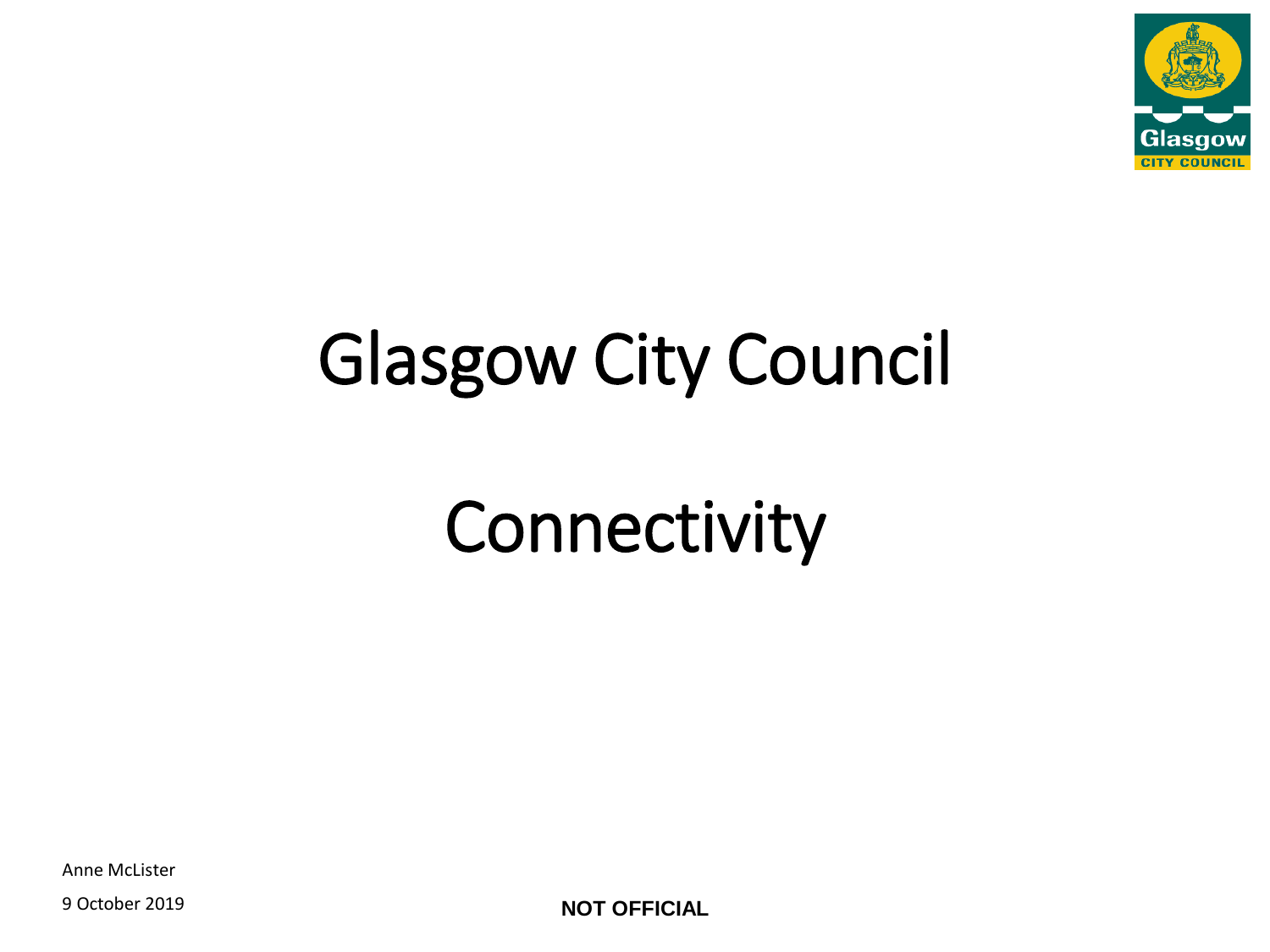

## The Connectivity Landscape

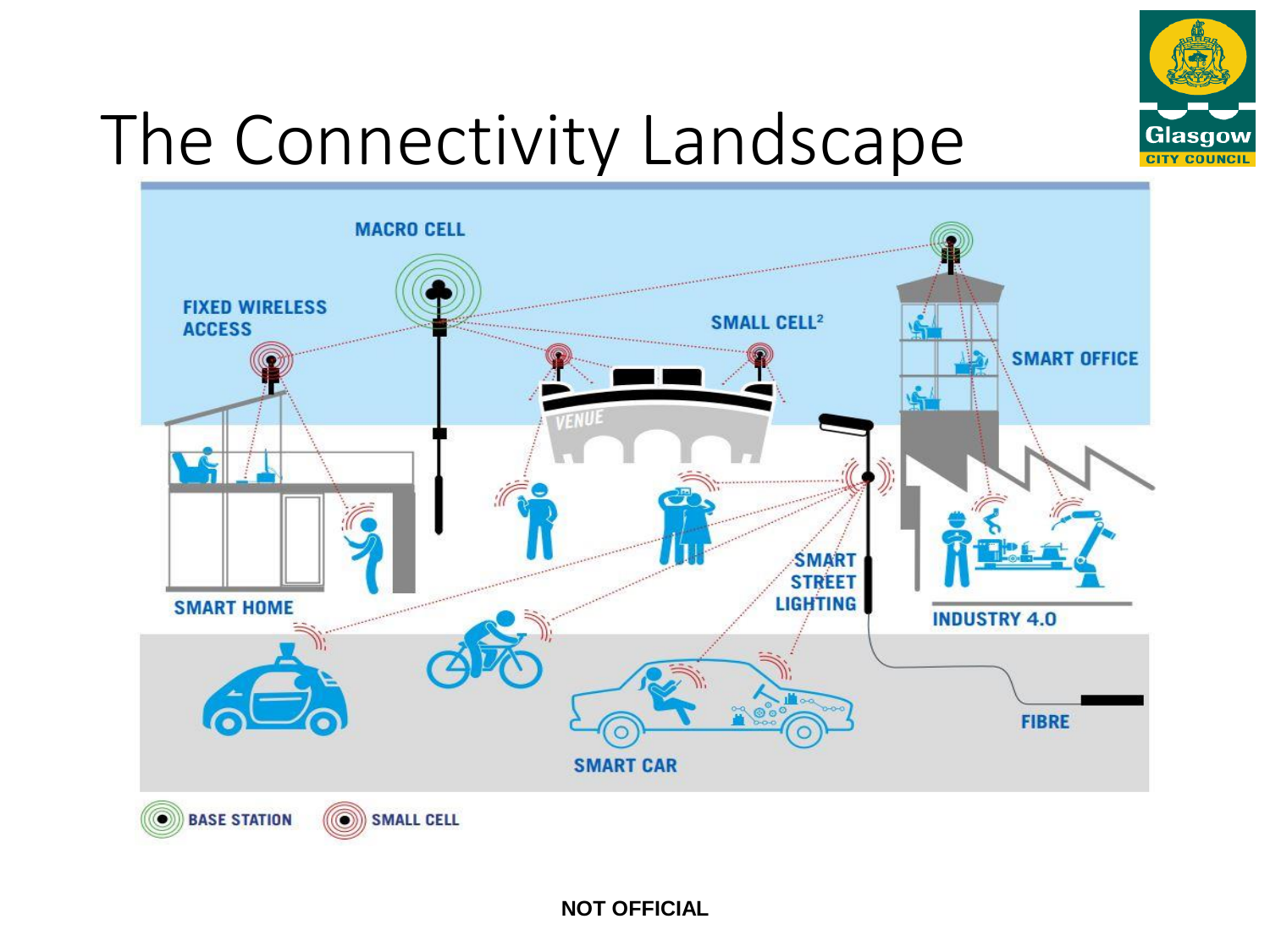# Why drive to maximise connectivity?



A competitive communication infrastructure will:

- Maintain and grow the economy (£17Bn by 2035<sup>1</sup>)
	- Attract inward investment
	- Support SME growth
	- Underpin the innovation environment
- Support delivery of inclusive growth through more comprehensive coverage
	- Enable digital participation
	- Enabling increased productivity

1. <https://www.scottishfuturestrust.org.uk/storage/uploads/deloittesfteconomicimpact4g5gfinalreportforpublication.pdf>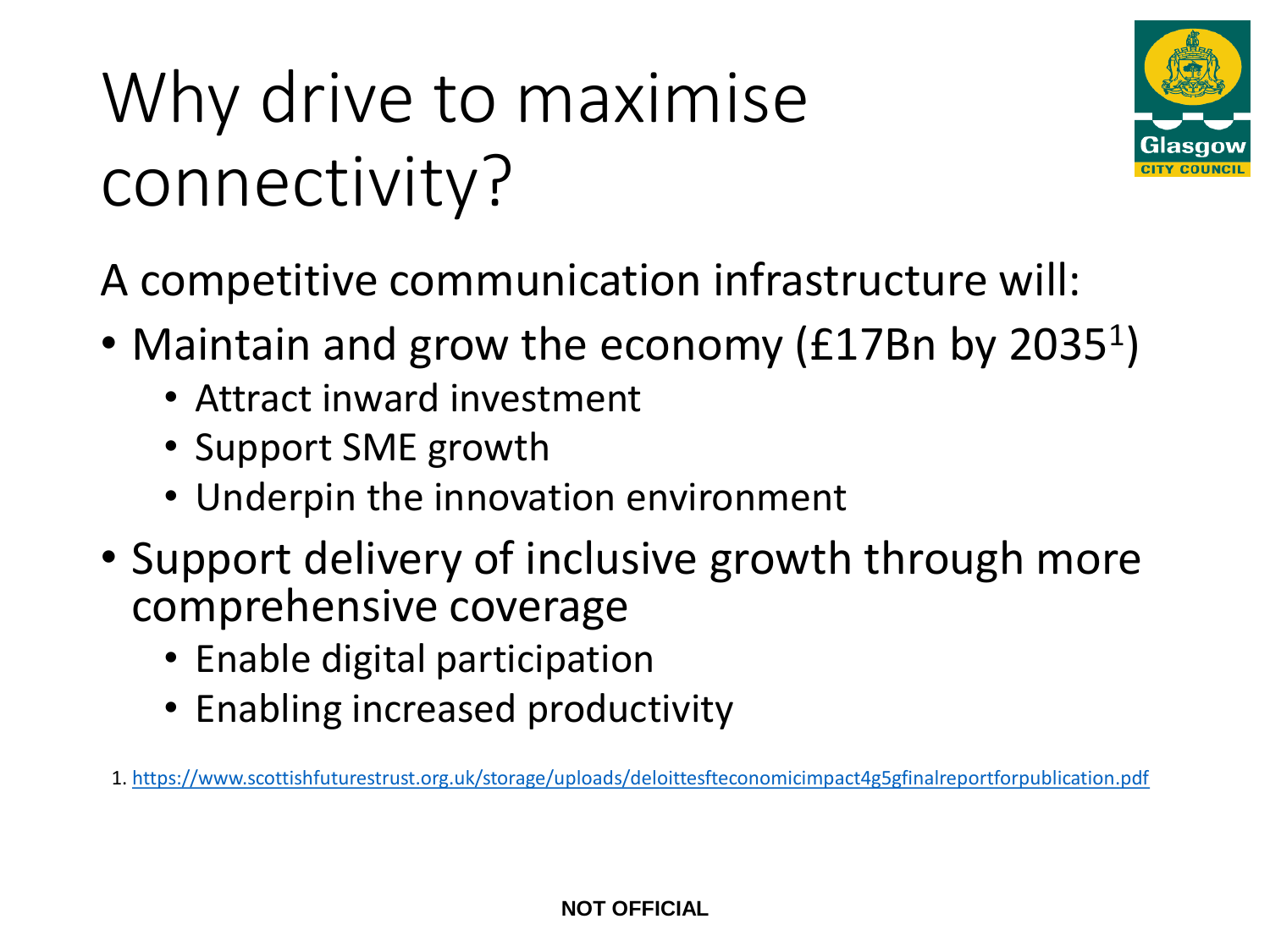Why this current interest in connectivity?



- 5G: momentum increasing in light of commercial launch, growing use case activity, necessary enhancement of existing infrastructure
- A buoyant investment interest in digital infrastructure
- UK and Scottish Government support and encouragement to enable 5G-readiness and ensure UK competitive advantage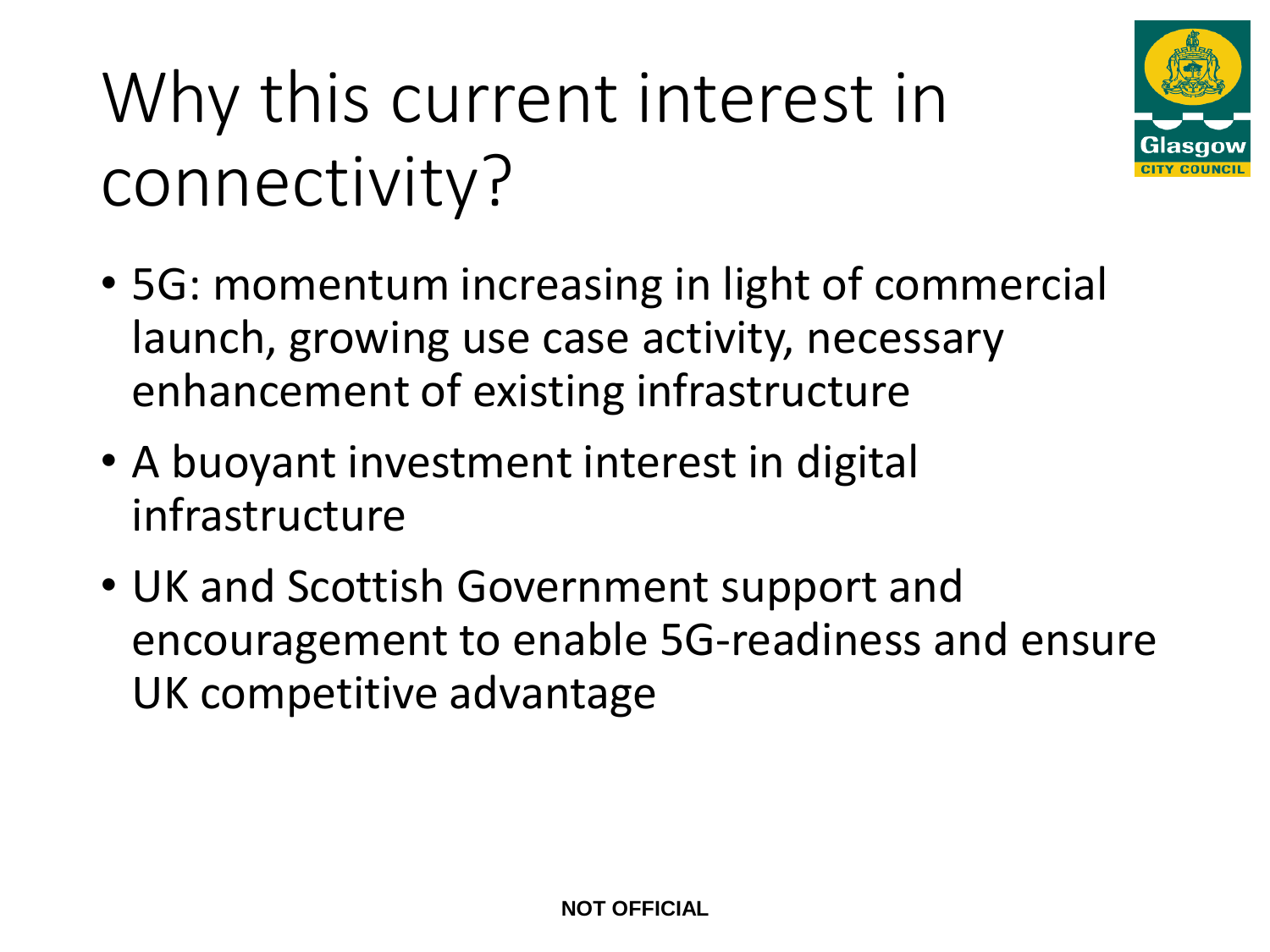

#### Local Authority Role

- The pivotal role of local authorities to enable deployment:
	- Local authority asset base
	- Processes associated with deployment (e.g. access, traffic management, planning)
- The Electronic Communication Code: a significant change to the legislative obligations of the Council with respect to electronic communications apparatus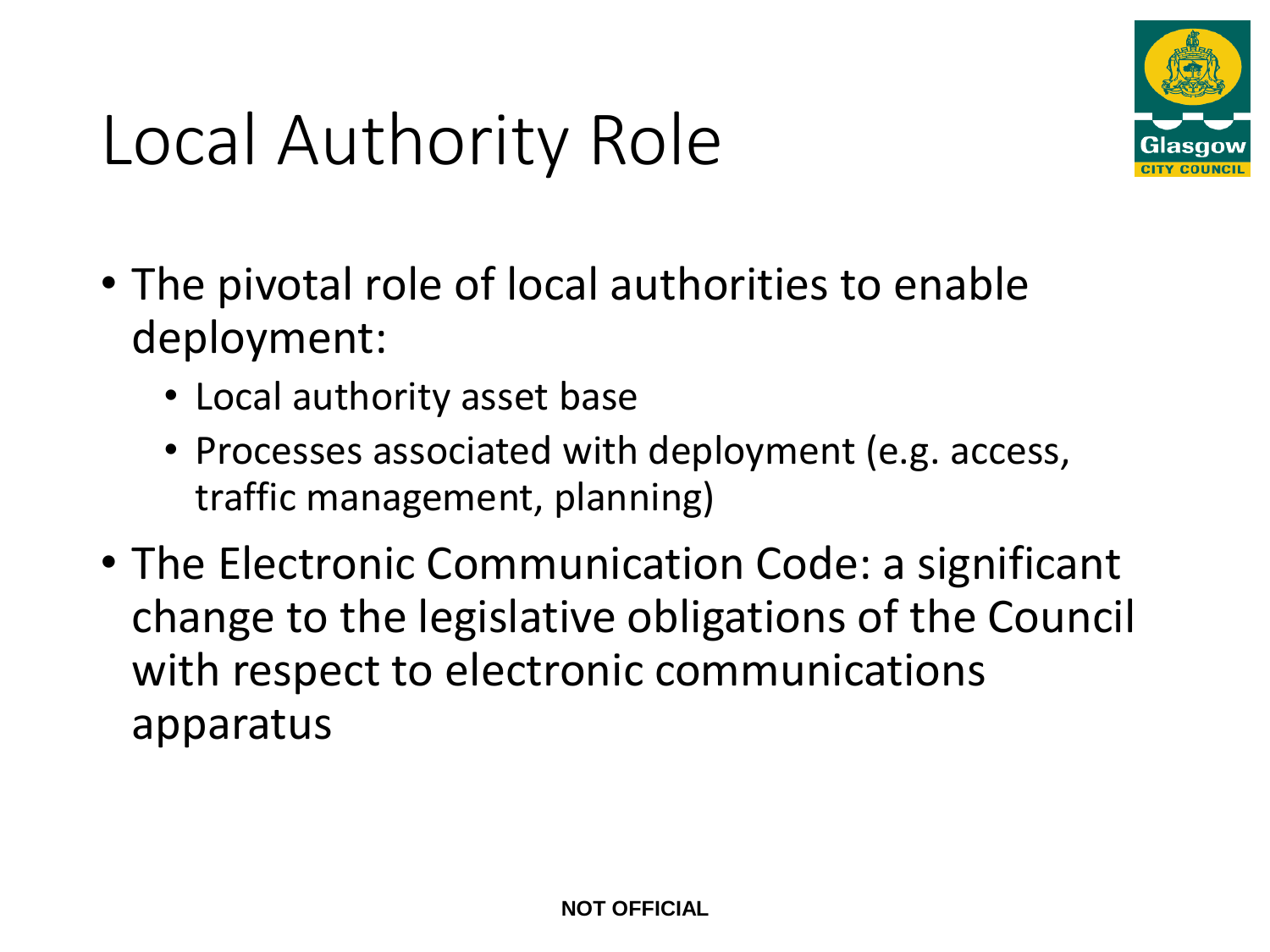

# Local Authority Response

- Many large cities (including Glasgow) have already attracted some 5G investment e.g. industry led investment, testbeds and trials
- Some Local and Combined Authorities are assessing how to
	- Attract and maximise investment
	- Bid for DCMS funding…..spend DCMS funding
	- Enable full-fibre
	- Ensure competitive advantage

*However, all Authorities must comply with the obligations of the Electronic Communication Code*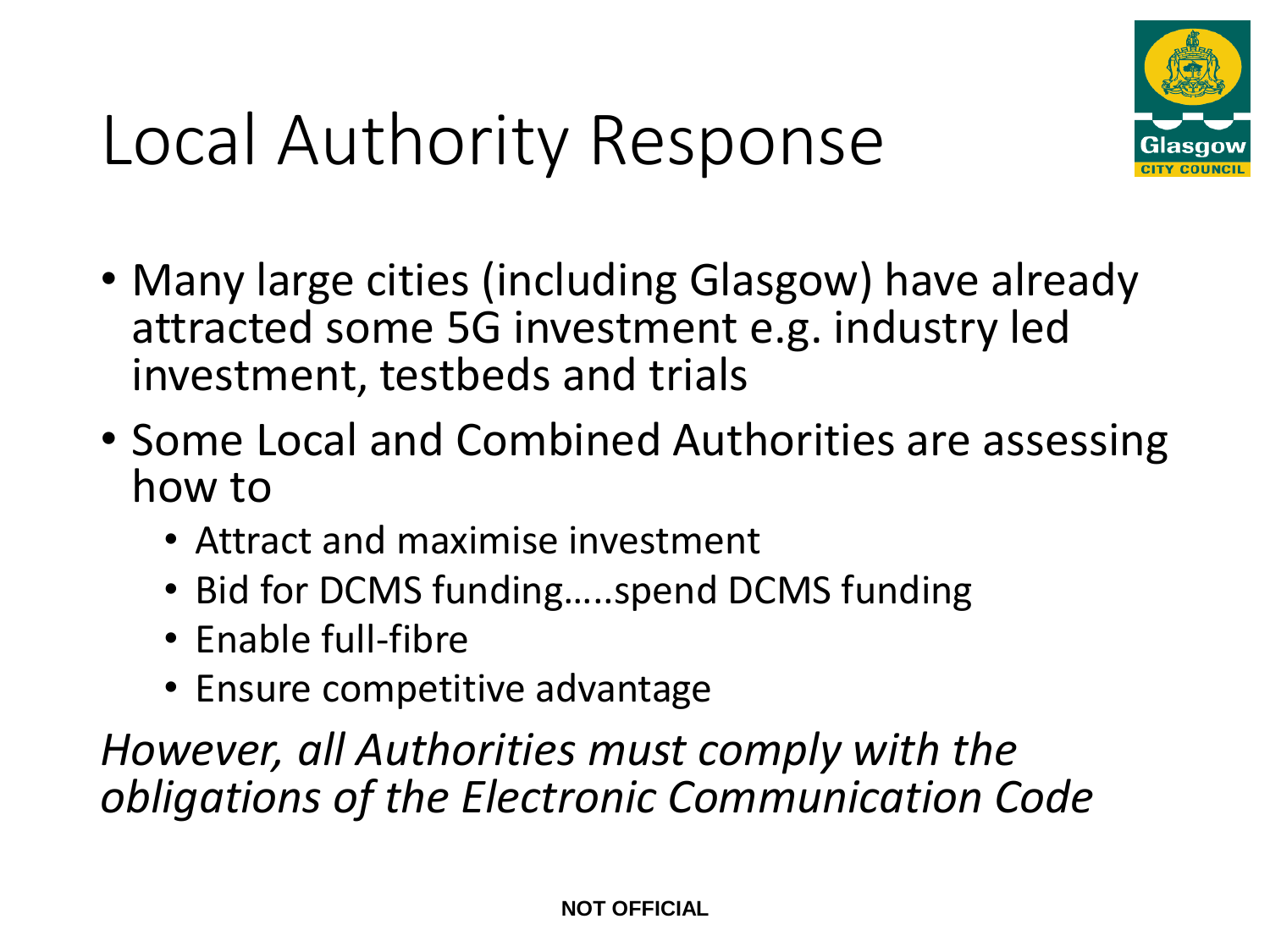

# Glasgow's approach: partner with industry

- Pro-active engagement
	- Work collaboratively with industry to understand all stakeholders needs and interests
	- Streamline and enhance processes for efficiency and coherence
	- Embed Code compliance in all engagement
- Work collaboratively to maximise:
	- Efficiency and timeliness for all stakeholders
	- 5G readiness
	- Industry investment
	- Geographic coverage
- A 'seat at the table' to drive inclusive benefits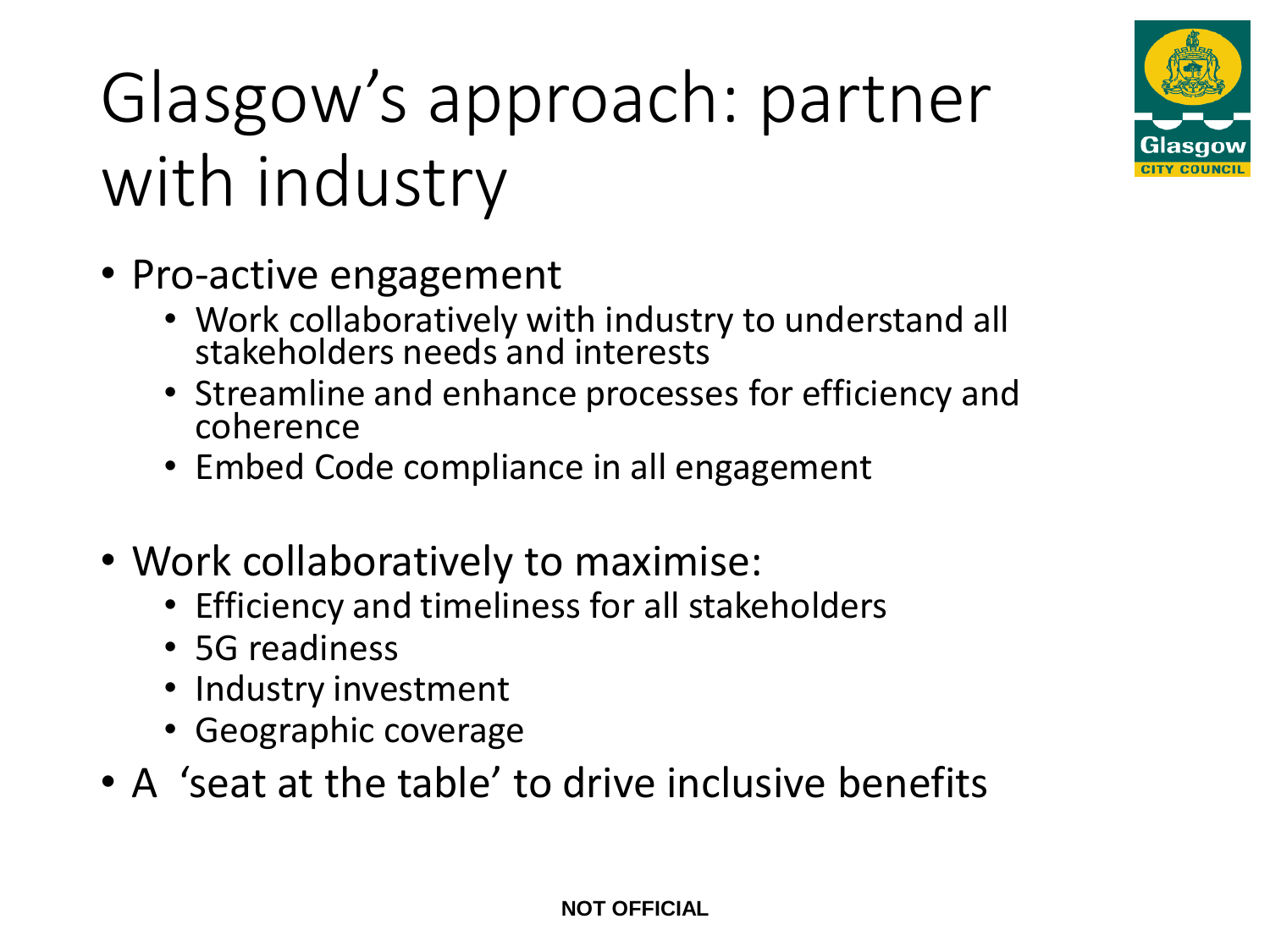## Three Priorities



- Process Re-engineering
	- Cross departmental
	- Standard templates, repeatable processes
	- Timely and industry influenced
- Publish Assets
	- All assets of interest (e.g. buildings, lampposts)
	- GIS-data
	- Related information
- Single interface between the Council and Industry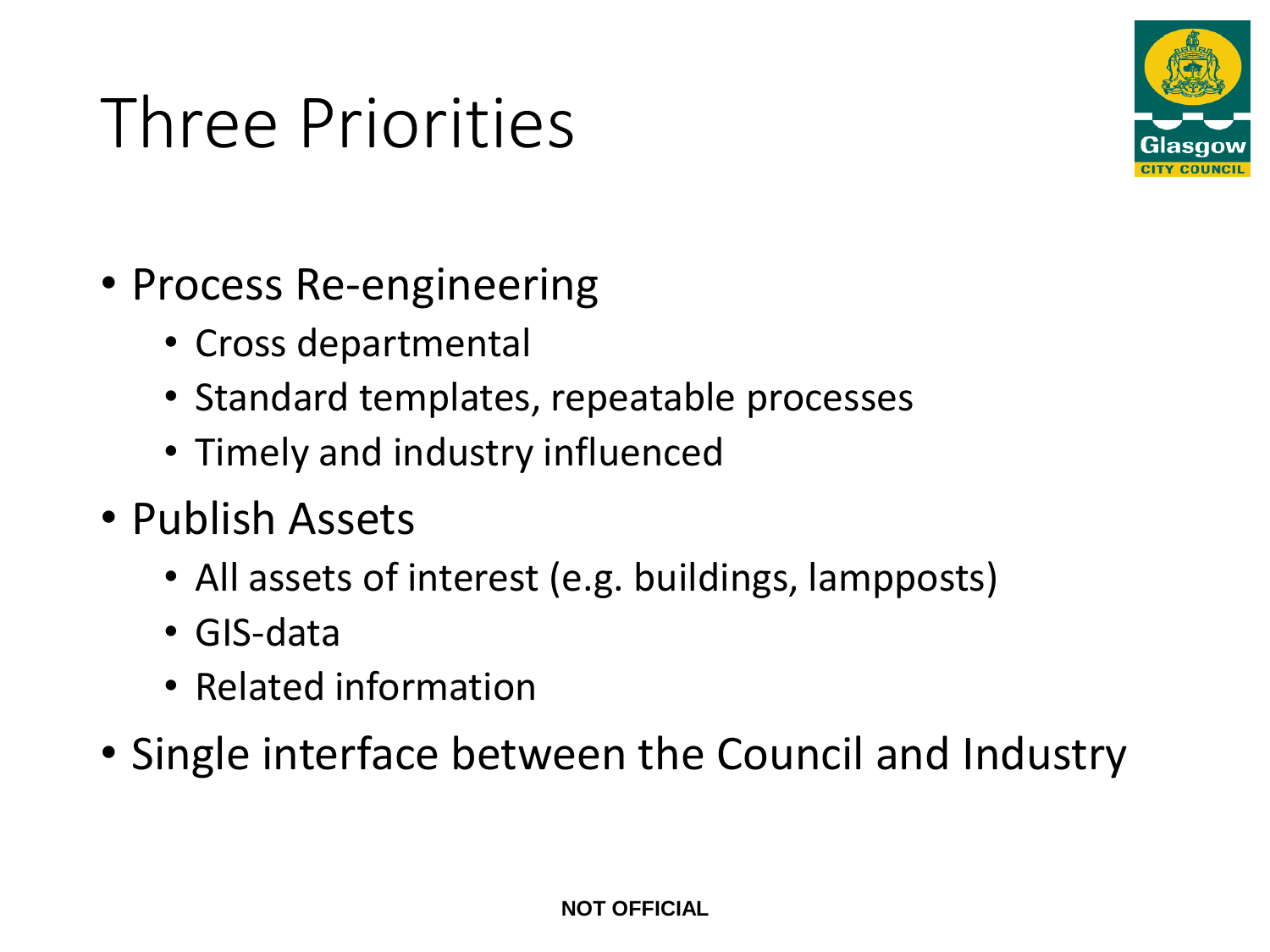#### City Centre





**NOT OFFICIAL**